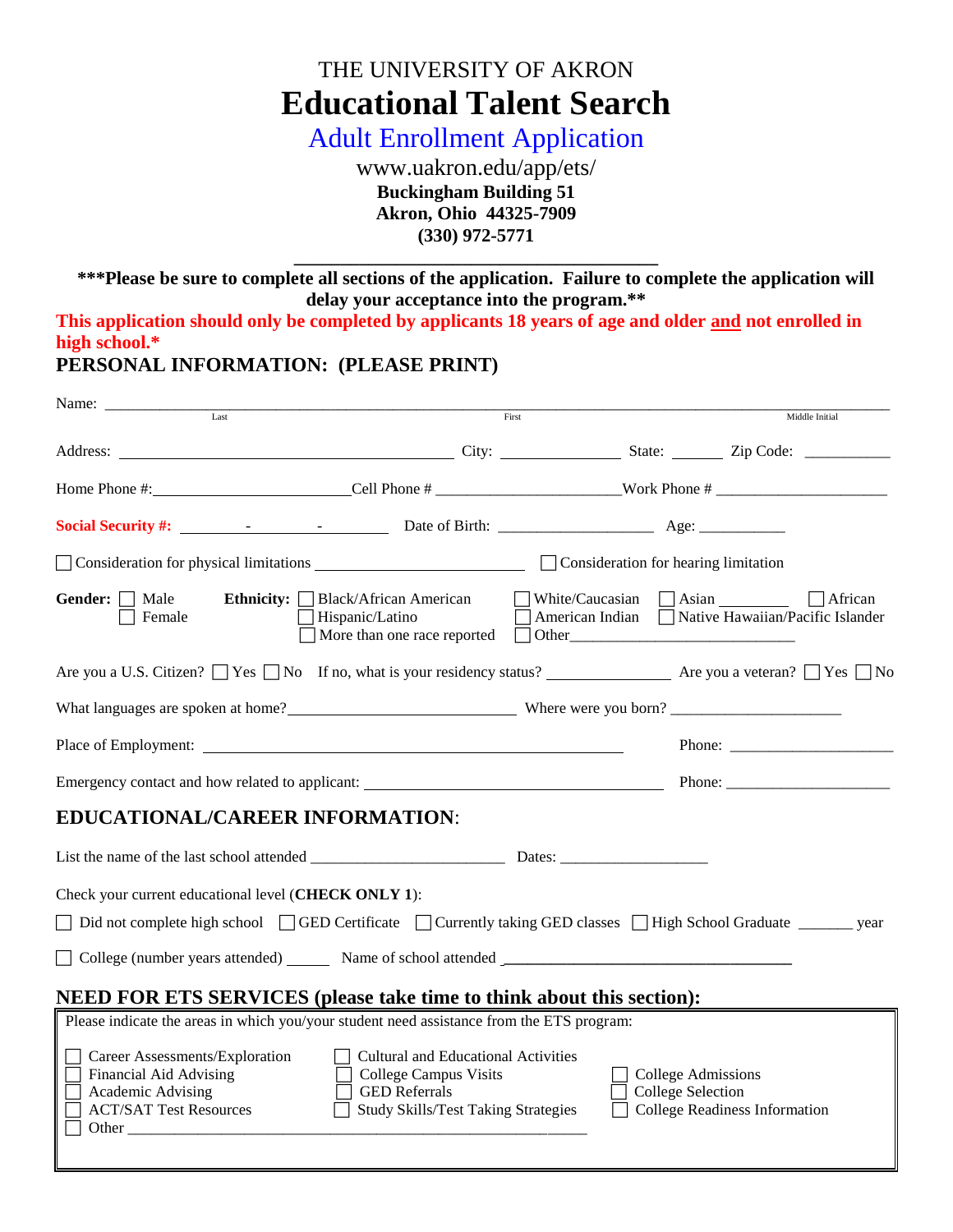### **College Enrollment Information**

| List the post-secondary schools, colleges or universities you are interested in attending:                                        |
|-----------------------------------------------------------------------------------------------------------------------------------|
| 1) $\qquad \qquad \qquad$ 2) $\qquad \qquad$ 2) $\qquad \qquad$ 3)                                                                |
|                                                                                                                                   |
| Spring (January) ______________ Summer (June) _________                                                                           |
| ACT/SAT results: (for those under 21 at the time of application). Most universities require the ACT or SAT for students under 21. |
| $\Box$ Yes, I have taken the ACT or SAT $\Box$ No, I have not taken the ACT or SAT)                                               |
|                                                                                                                                   |

## **ELIGIBILITY/INCOME INFORMATION:**

The University of Akron's Educational Talent Search project is federally funded by the U.S. Department of Education; therefore, we must document your family's income for the purpose of determining your eligibility status.

Please check below the source(s) of your family income and the range of your total taxable family income. "Taxable income" is the amount you earned after exemptions and deductions are figured. **If you filed an income tax form, use the Adjusted Gross Income of your 1040 EZ for**. Please ask us if it is not clear what to fill in.

| SOURCE(S) of FAMILY INCOME |                                                           |                          |  |  |
|----------------------------|-----------------------------------------------------------|--------------------------|--|--|
| Employment                 | Public Assistance (TANF/ADC,DA,<br>Food Stamps, Medicaid) | Social Security Benefits |  |  |
| Unemployment               | Veteran's Benefits                                        | $\exists$ Other:         |  |  |
| TOTAL FAMILY ANNUAL INCOME |                                                           |                          |  |  |
| $$0 - 17,505$              | $$29,686 - 35,775$                                        | $$47,956 - 54,045$       |  |  |
| $$17,506 - 23,595$         | $$35,776 - 41,865$<br>$\mathsf{L}$                        | $$54,046 - 60,135$       |  |  |
| $$23,596 - 29,685$         | $$41,866 - 47,955$                                        | \$60,136 and up          |  |  |

How many people in the household are supported by the above income?

Do you have a 4 year college degree?  $Yes \Box \qquad No \Box$ 

Does either parent (natural or adoptive, do not include step-parent) with whom you live have a 4 year college degree?  $Yes \Box No \Box$ 

#### **Income Verification Statement**

I certify that the income information as stated above is accurate and that this application has been filled out completely and correctly to the best of my knowledge. I understand that the Educational Talent Search Program will only provide services for one calendar year. I understand that it is my responsibility to provide updated information regarding my post-secondary enrollment status to ETS personnel.

 \_\_\_\_\_\_\_\_\_\_\_\_\_\_\_\_\_\_\_ Signature of Applicant Date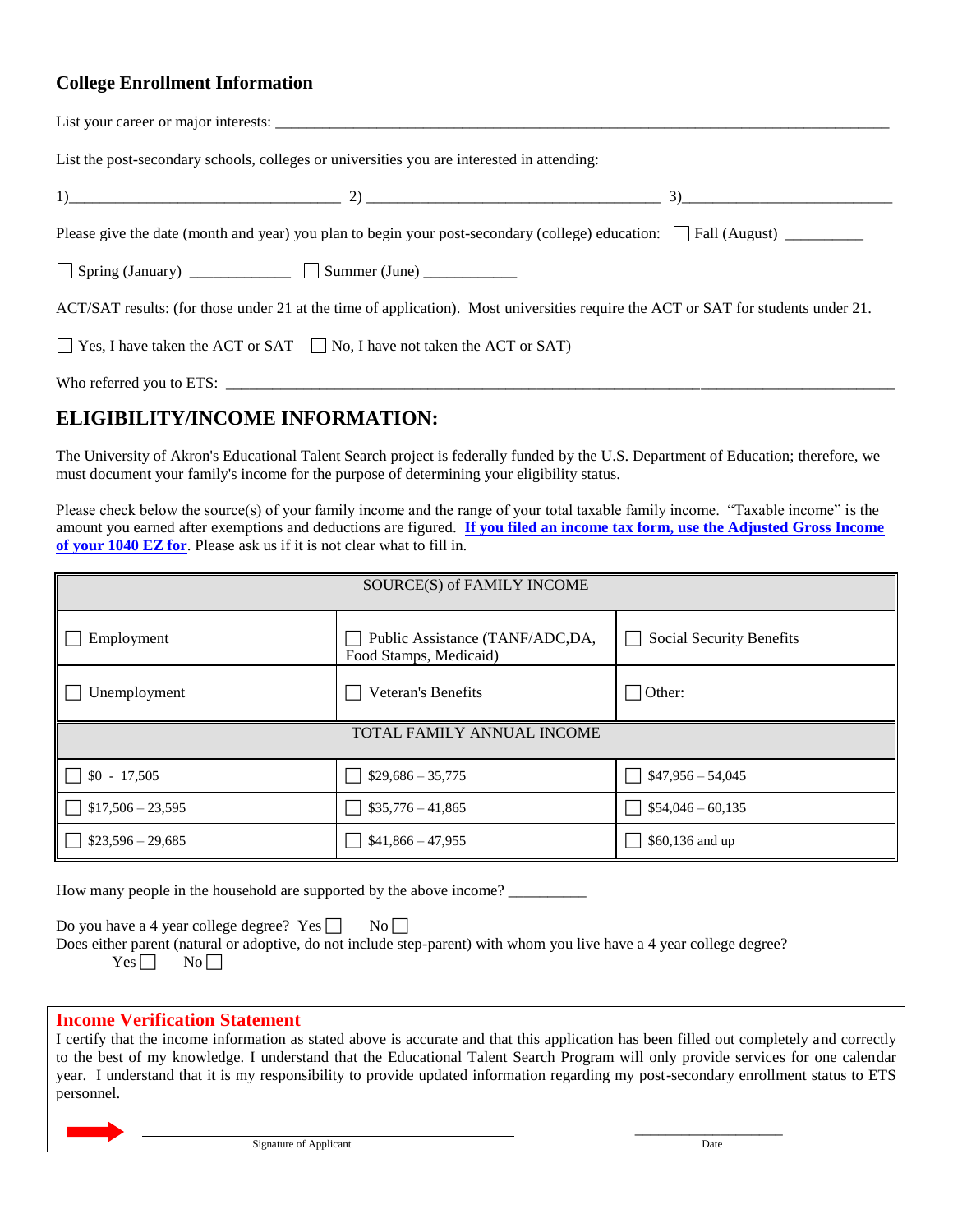Write briefly why you want to be in the Educational Talent Search (ETS) Program and what you want to receive from the program.

\_\_\_\_\_\_\_\_\_\_\_\_\_\_\_\_\_\_\_\_\_\_\_\_\_\_\_\_\_\_\_\_\_\_\_\_\_\_\_\_\_\_\_\_\_\_\_\_\_\_\_\_\_\_\_\_\_\_\_\_\_\_\_\_\_\_\_\_\_\_\_\_\_\_\_\_\_\_\_\_\_\_\_\_\_\_\_\_\_\_\_\_\_\_\_\_\_\_\_\_\_\_\_\_\_\_\_\_

\_\_\_\_\_\_\_\_\_\_\_\_\_\_\_\_\_\_\_\_\_\_\_\_\_\_\_\_\_\_\_\_\_\_\_\_\_\_\_\_\_\_\_\_\_\_\_\_\_\_\_\_\_\_\_\_\_\_\_\_\_\_\_\_\_\_\_\_\_\_\_\_\_\_\_\_\_\_\_\_\_\_\_\_\_\_\_\_\_\_\_\_\_\_\_\_\_\_\_\_\_\_\_\_\_\_\_\_

\_\_\_\_\_\_\_\_\_\_\_\_\_\_\_\_\_\_\_\_\_\_\_\_\_\_\_\_\_\_\_\_\_\_\_\_\_\_\_\_\_\_\_\_\_\_\_\_\_\_\_\_\_\_\_\_\_\_\_\_\_\_\_\_\_\_\_\_\_\_\_\_\_\_\_\_\_\_\_\_\_\_\_\_\_\_\_\_\_\_\_\_\_\_\_\_\_\_\_\_\_\_\_\_\_\_\_\_

\_\_\_\_\_\_\_\_\_\_\_\_\_\_\_\_\_\_\_\_\_\_\_\_\_\_\_\_\_\_\_\_\_\_\_\_\_\_\_\_\_\_\_\_\_\_\_\_\_\_\_\_\_\_\_\_\_\_\_\_\_\_\_\_\_\_\_\_\_\_\_\_\_\_\_\_\_\_\_\_\_\_\_\_\_\_\_\_\_\_\_\_\_\_\_\_\_\_\_\_\_\_\_\_\_\_\_\_

\_\_\_\_\_\_\_\_\_\_\_\_\_\_\_\_\_\_\_\_\_\_\_\_\_\_\_\_\_\_\_\_\_\_\_\_\_\_\_\_\_\_\_\_\_\_\_\_\_\_\_\_\_\_\_\_\_\_\_\_\_\_\_\_\_\_\_\_\_\_\_\_\_\_\_\_\_\_\_\_\_\_\_\_\_\_\_\_\_\_\_\_\_\_\_\_\_\_\_\_\_\_\_\_\_\_\_\_

\_\_\_\_\_\_\_\_\_\_\_\_\_\_\_\_\_\_\_\_\_\_\_\_\_\_\_\_\_\_\_\_\_\_\_\_\_\_\_\_\_\_\_\_\_\_\_\_\_\_\_\_\_\_\_\_\_\_\_\_\_\_\_\_\_\_\_\_\_\_\_\_\_\_\_\_\_\_\_\_\_\_\_\_\_\_\_\_\_\_\_\_\_\_\_\_\_\_\_\_\_\_\_\_\_\_\_\_

#### CHECK LIST

 $\Box$  I have entered my social security number.

 $\Box$  I have completed & signed the Emergency Medical Form.

 $\Box$  I have completed  $\&$  signed the Adult Permission and Release Form.

I have completed & signed the School Record Release Form.

 $\Box$  I have completed & signed the application.

I certify that the income information as stated above is accurate and that this application has been filled out completely and correctly to the best of my knowledge. I understand that as an ETS participant who is not currently enrolled in either high school or a postsecondary program, I am eligible for services until I enroll in a post-secondary program. I understand that I am expected to strive toward my goal of enrollment through attendance at workshops, field trips or office visits. I will notify ETS of the date and the name of the institution when I do enroll in a post-secondary program.

### **APPLICANT SIGNATURE of COMMITMENT:**

 $\qquad \qquad$   $\qquad \qquad$   $\qquad$   $\qquad$   $\qquad$   $\qquad$   $\qquad$   $\qquad$   $\qquad$   $\qquad$   $\qquad$   $\qquad$   $\qquad$   $\qquad$   $\qquad$   $\qquad$   $\qquad$   $\qquad$   $\qquad$   $\qquad$   $\qquad$   $\qquad$   $\qquad$   $\qquad$   $\qquad$   $\qquad$   $\qquad$   $\qquad$   $\qquad$   $\qquad$   $\qquad$   $\qquad$   $\qquad$   $\qquad$   $\qquad$   $\qquad$ Signature of Applicant Date of Applicant Date of Applicant Date of Applicant Date of Applicant Date of Applicant Date of Applicant Date of Applicant Date of Applicant Date of Applicant Date of Applicant Date of Applicant D



The Educational Talent Search program is sponsored by The U.S. Department of Education and The University of Akron. The total dollar amount of federal funds awarded in the four year grant period (2006-2010) is approximately \$1,716,699.

It is the policy of this institution that there shall be no discrimination against any individual at The University of Akron because of age, color, creed, handicap, national origin, race, religion, sex, or sexual orientation. The University of Akron will not tolerate sexual harassment of any form in its programs and activities.

The University of Akron is an Equal Education and Employment Institution